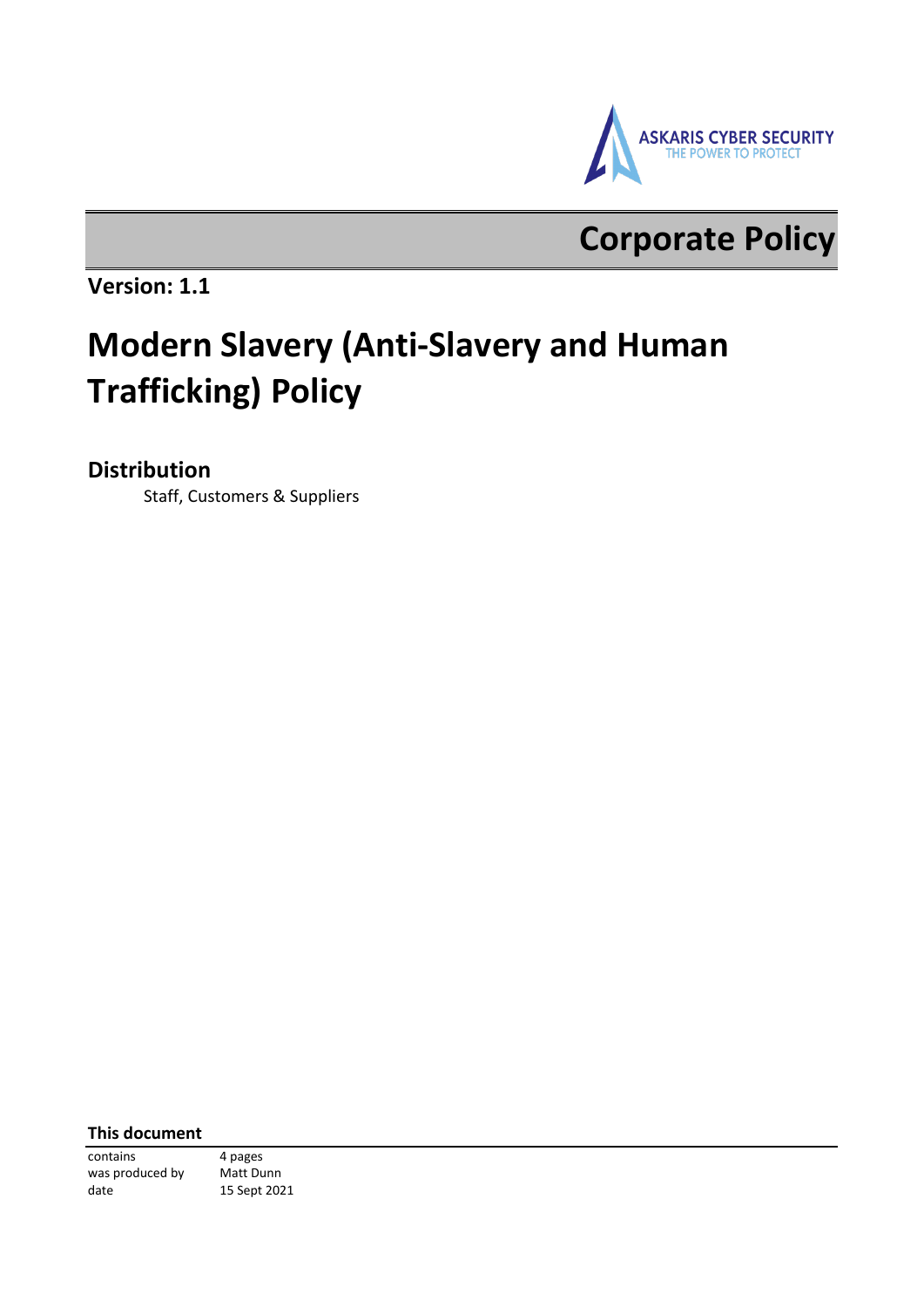

### Version Control

| Version | Description              | Release date | Published by | Approved by  |
|---------|--------------------------|--------------|--------------|--------------|
| 0.1     | Initial internal release | 01/06/2021   | David Horn   | N/A          |
| 1.0     | <b>Final Version</b>     | 07/06/2021   | Sean Allison | Matt Dunn    |
| 1.1     | <b>Updated branding</b>  | 15/09/2021   | Matt Dunn    | Sean Allison |
|         |                          |              |              |              |
|         |                          |              |              |              |
|         |                          |              |              |              |
|         |                          |              |              |              |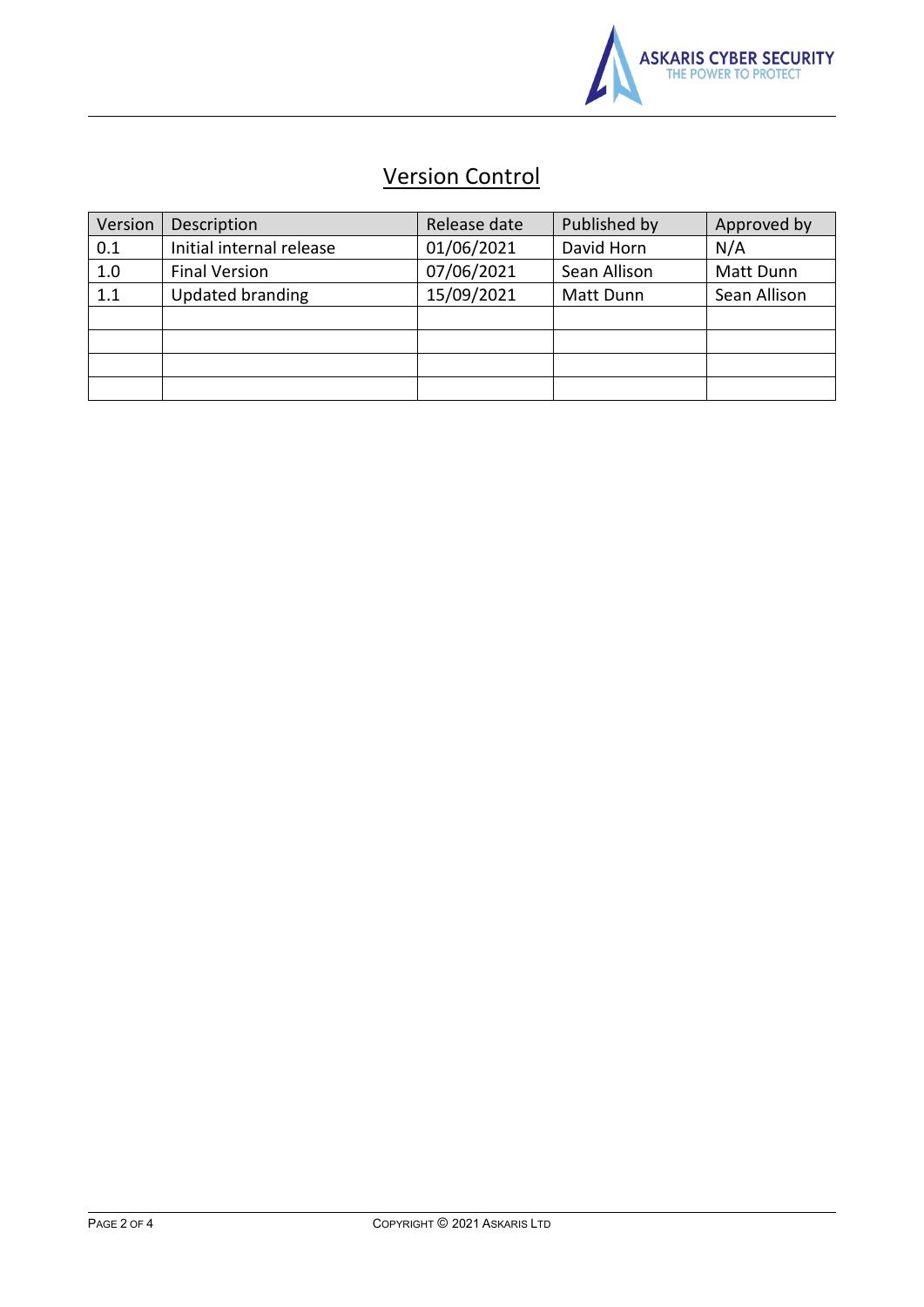

#### **PURPOSE**

Modern slavery is a crime and a violation of fundamental human rights. It takes various forms, such as slavery, servitude, forced and compulsory labour and human trafficking, all of which have in common the deprivation of a person's liberty by another in order to exploit them for personal or commercial gain.

The Company has a zero-tolerance approach to modern slavery and we are committed to acting ethically and with integrity in all our business dealings and relationships and to implementing and enforcing effective systems and controls to ensure modern slavery is not taking place anywhere in our own business or in any of our supply chains.

The Company is also committed to ensuring there is transparency in our own business and in our approach to tackling modern slavery throughout our supply chains, consistent with our disclosure obligations under the Modern Slavery Act 2015. We expect the same high standards from all of our contractors, suppliers and other business partners. As part of our contracting processes, we include specific prohibitions against the use of forced, compulsory or trafficked labour, or anyone held in slavery or servitude, whether adults or children, and we expect that our suppliers will hold their own suppliers to the same high standards.

#### **SCOPE/TO WHOM THIS POLICY APPLIES**

This policy applies to all persons working for the Company or on our behalf in any capacity, including employees at all levels, directors, officers, agency workers, seconded workers, volunteers, interns, agents, contractors, external consultants, third-party representatives and business partners.

This policy does not form part of any employee's contract of employment and the Company may amend it at any time.

#### **POLICIES AND PROCEDURES**

This Modern Slavery (Anti-Slavery and Human Trafficking) Policy interacts with the following workplace policies and procedures which can be found in the Published Documents shared folder. You are encouraged to familiarise yourself with these policies. If you have any queries about this policy please contact the Managing Director.

The Company has overall responsibility for ensuring this policy with senior management; and managers have day to day responsibility to ensure compliance with our legal and ethical obligation The Managing Director has primary and day-to-day responsibility for implementing this policy, monitoring its use and effectiveness, dealing with any queries about it, and auditing internal control systems and procedures to ensure they are effective in countering modern slavery. Management at all levels are responsible for ensuring those reporting to them understand and comply with this policy and are given adequate and regular training on it and the issue of modern slavery in supply chains.

#### **COMPLIANCE WITH THIS POLICY**

You must ensure that you read, understand and comply with this policy. The prevention, detection and reporting of modern slavery in any part of our business or supply chains is the responsibility of all those working for us or under our control. You are required to